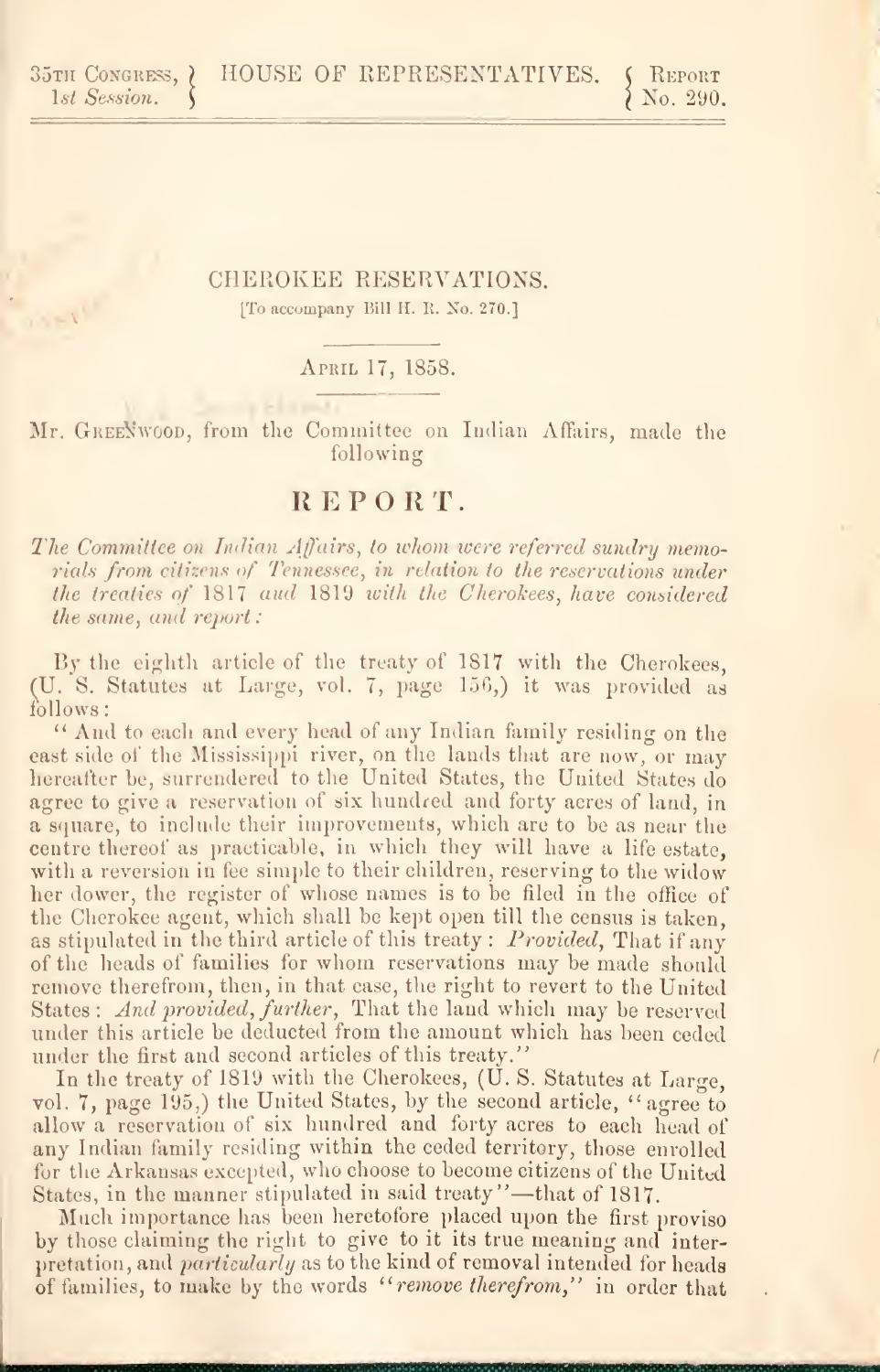### CHEROKEE RESEEVATIONS.

 $CSU+1$ 

the fee simple of the children might "revert" to the United States; for removal from these reservations by the heads of families, whether east or west, or anywhere at all, has been held a voluntary abandonment, and consequently, not only destroyed the "life estate, but also carried with it the "fee simple" of the children; and thus, for the want of a proper and correct understanding by those adjudicating of the relative meaning of the words "remove therefrom," originated all the difficulty to a final settlement of these claims.

With a view, therefore, of settling the question once for all, as to the kind of removal required in the proviso to work a reversion of the whole estate to the United States, was a removal by the heads of families west of the Mississippi river and settlement upon vacant lands belonging to the United States. And then, to make the reversion complete, the removal must have taken place previous to the expiration of the time fixed in the third article for the completion of the census. It was also the duty of such heads of families electing to become citizens as required, and who afterwards determining to abandon their reservations, first to have declared that intention to the Cherokee agent, whose duty it was to make an entry in the register opposite such names " *removed west.*" He was created judge by the eighth article, and the only competent judge, to determine who were heads of families and who were not. The register was kept by him. in which the names were recorded, the number of families and their locations, thus showing at the time what was understood to be the kind of removal it took to work a reversionary title of said reservations. This register, too, was only to be kept open until the time expired for the completion of the census, after which no act of the heads of families could destroy the "*fee simple*" of the children, and the register must be taken as final and conclusive on these points. In other words, there is no going behind the record. The original being now on file in the office of the Commissioner of Indian Affairs, your committee have ex amined the same and find the foregoing facts fully confirmed by it.

In this way, and this way only, could such reversion have taken place, the whole scope of the treaty of 1817 being an exchange of land "acre for acre." – (See article 5.) And to pretend that a reversion of said reservations to the United States could have taken place in any other manner, would be to deny the plain and manifest intention of the parties to the treaty. Furthermore, it must not be for gotten that the Cherokee nation was proprietor of the lands east of the Mississippi, which they proposed to exchange for lands west of that river, where the United States was proprietor. The term "revert" cannot, therefore, be taken in any other sense than simply a fair exchange of land between the parties. This view is further sustained by the second proviso: "That the land which may be reserved under this article be deducted from the amount which has been ceded under the first and second articles of this treaty."

In an opinion of Mr. Attorney General Butler, of May the 14th, 1839, upon the rights of the children, he says :

"The children of reservees under the eighth article of the treaty of 1817 were entitled, by the express words of that article, to reversion in fee simple. The father having only a life estate, the estate of the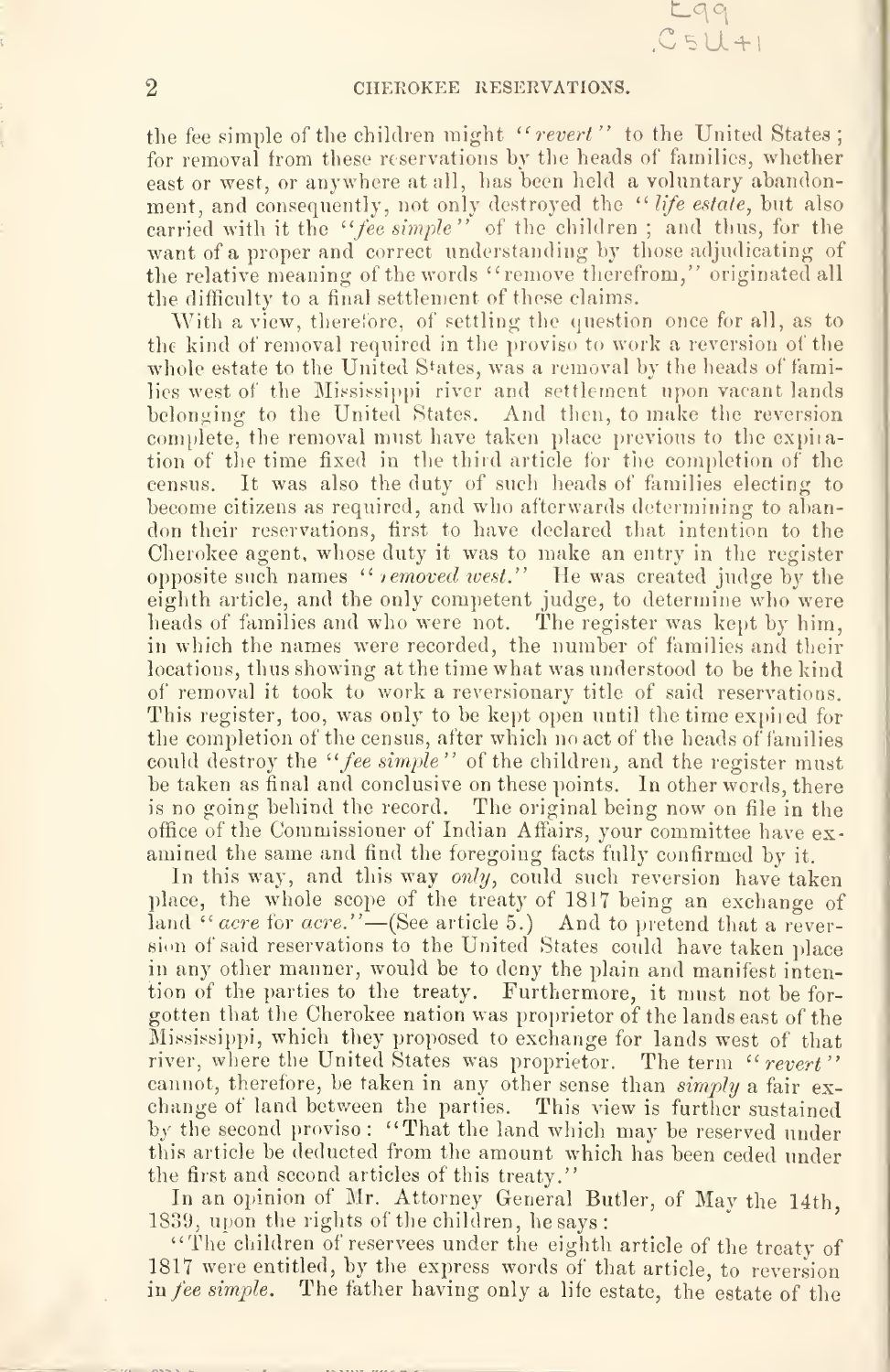cliim could not be diverted by any act of the ancestor; and if they lawe been obliged by the laws of the States to abandon their reversionary rights, or to purchase them from the States, they will be entitled to compensation." —(Opinions of Attorneys General, p. vol. —.) In support of the foregoing views and facts, will be found the

further significant fact, that the census stipulated to be taken, in the third article, of all the Cherokees both east and west, in the month of June, 1818, was not taken at any time—the United States having failed to make the appointment of agents; and the Cherokee nation east of the Mississippi foreseeing what would doubtless have happened to their nationality by permitting the door to be kept open longer for removal, and the taking of reservations under the treaty of 1817, appointed a delegation who visited Washington city and negotiated he treaty ot 1819. For what purpose, the preamble and several articles of that treaty will show.

The preamble sets forth: "Whereas a greater part of the Cherokee nation have expressed an earnest desire to remain on this (east) side of the Mississippi, and being desirous, in order to commence those measures which they deem necessary to the civilization and preservation of their nation, that the treaty between the United States and them, signed the 8th of July, 1817, might, without further delay, or the trouble or expense of taking the census as stipulated in the said treaty, be finally adjusted, have offered to cede to the United States," d'c.

The first part of article one specifies the boundaries of the territory ceded by the Cherokee nation to the United States ; and the second part of said article expresses the purpose for which it was ceded, in these words: " And it is further understood and agreed by the said parties that the lands hereby ceded by the Cherokees are in full satisfaction of all claims which the United States have on them, on account of the cession to a part of their nation who have, or may hereafter emigrate to the Arkansas; and this treaty is a final adjustment of that of the 8th July, 1817."

Article two, already quoted in the first part of this report, gives a reservation of 640 acres to each head of any Indian family residing within the celed territory, those enrolled for the Arkansas excepted, who choose to become citizens of the United States, in the manner stipulated in said treaty.

After the negotiation of this treaty, and the granting of reservations upon the lands ceded by it, in the manner stipulated by the eighth article of the treaty of 1817, and also ceding to the United States a sufficient quantity of land in full satisfaction of all claims which the United States had on the Cherokees, on account of those who had or might thereafter emigrate to Arkansas, which treaty was a *final* adjustment of that of 1817; and then, after all these treaty guarantees, to say that any kind of "removal therefrom," by the heads of families, would or could destroy the "fee simple" of the children to any of these reservations, and thereby cause their rights to the same to "revert" to the United States, would be to establish a precedent unexampled in the history of civil jurisprudence.

Should your committee be in error as to the foregoing conclusions,

lllllllllllllllllllllllllllllllllllllllllllllllllllllllllllllllllllllli^———l nnitn.iiiwi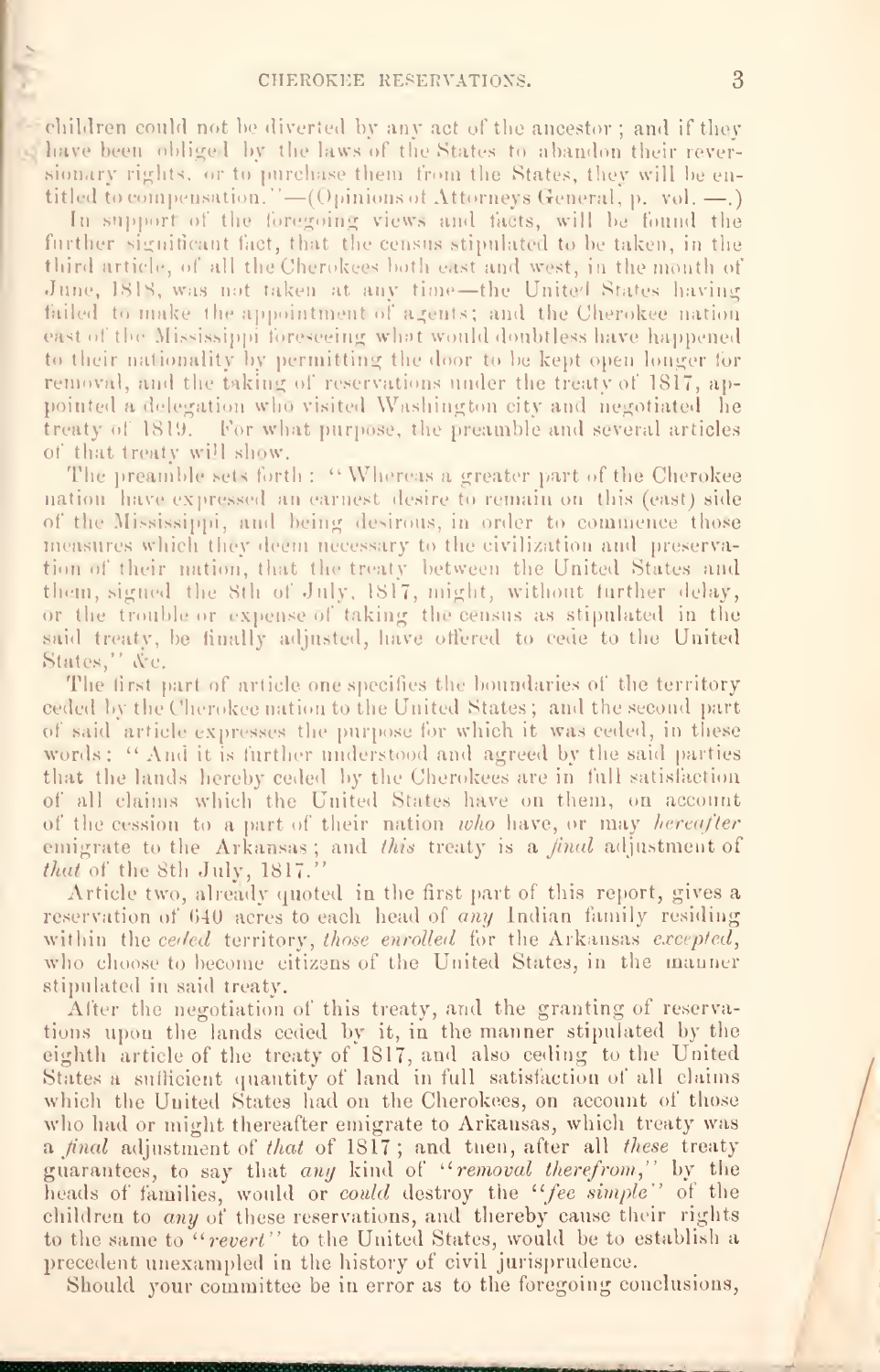they desire to present another view of this case, in order to ascertain what they conceive to be the law that should govern in the settlement of the rights of parties growing out of those treaties.

The eighth article of the treaty of 1817 did not originate with the commissioners who negotiated it, but was dictated in the instructions from the Secretary of War, under which they acted, and which may be found in the American State Papers, Indian Affairs, vol. 9, page<br>142. The following extract is made from those instructions : The following extract is made from those instructions:

" Those individuals (and they are understood to be numerous) who have acquired property, and wish to remain, and who experience the daily increasing embarrassments and difficulties arising from the want of proper laws for the protection of that property, will, it is believed, find sufficient inducements for the exchange, in the benefits which they will derive from the enjoyment of the rights and immunities of a citizen of the United States, and in the protection of the laws of the particular State or Territory in which they may reside ; and in the assignment of a section of six hundred and forty acres of land, (and more, if, in particular instances, it may be deemed necessary,) to the head of each family, in which they will have a life estate, with a reversion in fee simple to their child or children, reserving to the widow her dower."

The considerations which justify, and probably dictated the policy of granting a life estate only to the first takers of these reservations, are numerous and obvious. Among them is the fact, that many of these heads of Cherokee families were whites, who had intermarried with Cherokee women, so that the preservation of the right of dower and of the fee simple estate in reversion to the children, became a matter of justice, as well as of policy.

If the words of the first proviso to the eighth article of the treaty of 1817 be construed to make the reversion in fee simple already granted absolutely to certain designated persons—namely : the children of heads of families taking reservations conditional upon the acts of the persons vested with the life estate—the proviso would be void for repugnancy to a grant already made, and therefore as ineffectual in law, as it would be unjust and wanton in sacrificing innocent parties. A proviso in <sup>a</sup> deed, endeavoring to vacate an absolute vested estate, granted or created in the earlier part of the deed, is void. This is not a life estate to one, with remainder in fee to his heirs ; in which case, by what lawyers call the rule in Shelley's case, the heirs would take by *descent* and as heirs; and in which case, therefore, the first taker would be held to have the entire estate, with the power to dispose of it in fee. Here, the remainder is to the *children*, who are specific persons, and do not take as heirs at all. It is precisely as if the grant was to A for life, and, at his death, to his son B.

It is not necessary, or even natural, however, to give to this proviso (added to the treaty by the commissioners) a construction, which, if effectual in law, would defeat the precisely defined objects of the instructions UNDER WHICH THEY ACTED. A better Construction is, that it only made the life estate dependent upon the non-removal of the ten ant of the life estate ; and the probable purpose of providing that this life estate should revert to the United States, was to bar any interfer-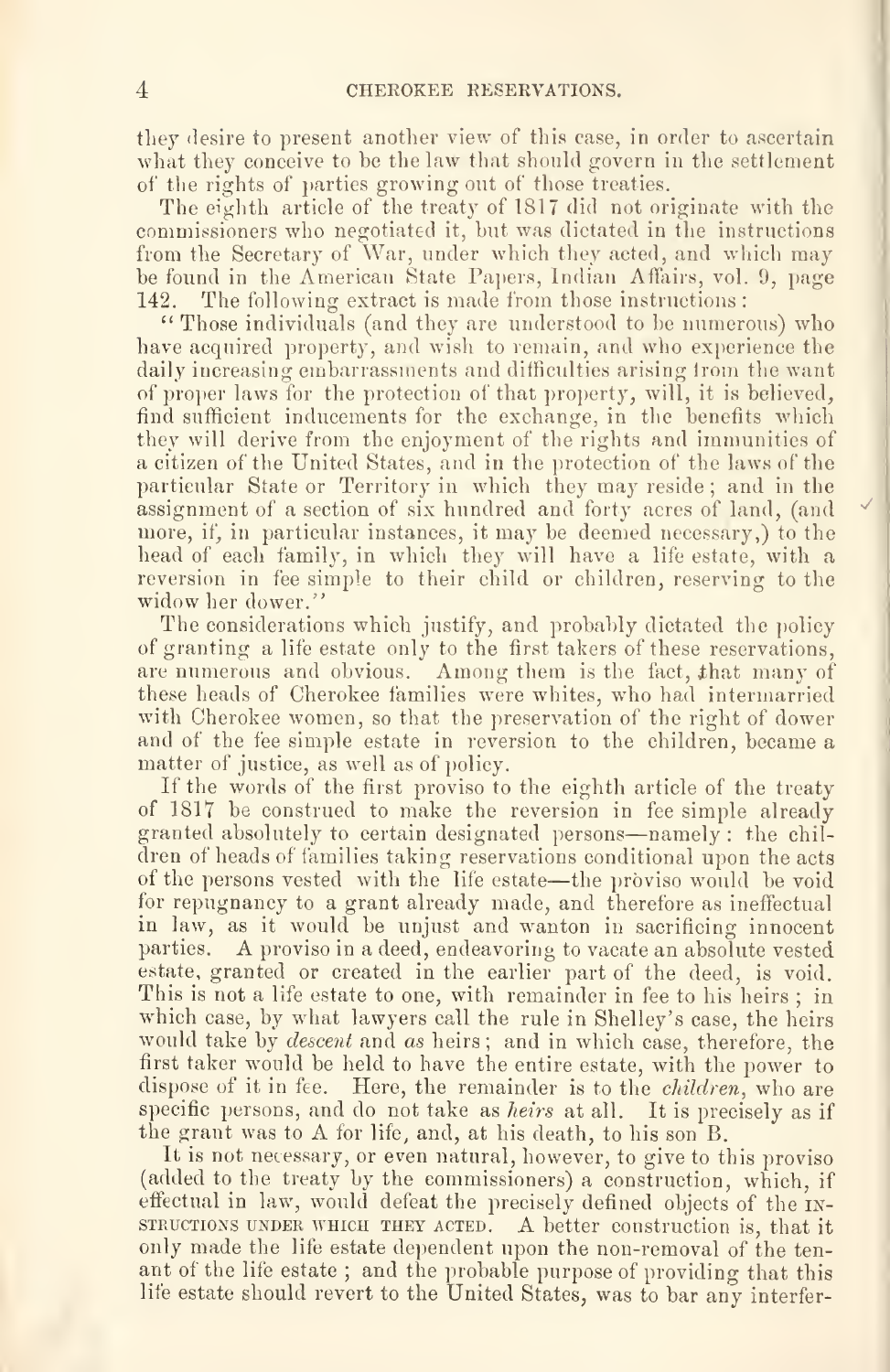ing: rights of the States in which the lands were situated ; so as to the s secure more perfectly the reversion in • fee simple intended to be pro-••IT vided for.

This question has been considered during the last Congress by the Senate's Committee on Private Land Claims, whose two reports [accompanying Senate bill 275] are referred to. The question considered by that committee related to a reservation taken by John McNary, and they say:

"To liave entitled John McNary to <sup>a</sup> life estate under the said treaties, he must have been registered, and have complied with all the requisitions of the treaty of  $1817$ ; and whenever, under the treaty, his life estate attached, the fee simple passed to his children with the reservation of dower to the widow.'

In the opinion of your committee, the rights of these children are indestructable in law, except by their own acts, and the faith of the government is pledged, in a most peculiar and sacred manner, to uphold them.

By the treaties of 1817 and 1819, we acquired about four millions of acres from the Cherokees without money equivalents, giving acre for acre in lands on the Arkansas. In the reckoning of what we received, these reservations were deducted and diminished to that extent what we gave in return, so that they have never received any equivalent whatever for these reservations.

 $\lq\lq$  Those who remain may be assured of our patronage, our aid, and good neighborhood." These words, quoted from an address to the Cherokees by President Jefferson, form a part of the preamble of the treaty of 1817, and illustrate the spirit in which itshould be executed.

The history of these reservations, to the present time, may be summed up in a few words. In Georgia, where more than half of them were made, and in Tennessee, the tenants of the life estate have been obliged to succumb to the legislation of those States. Georgia was entitled, by the convention of 1802 with the United States, to claim that the latter should extinguish the Indian title within her limits, and on that ground resisted these reservations. Upon what grounds Tennessee proceeded is not so clear. The legislation of North Carolina was never, in terms, directed against these reservations. That State, however, appointed commissioners to survey and sell all the lands acquired by the treaties of 1817 and 1819, omitting any notice of the reservations ; and as the commissioners included them in their surveys, and sales, titles were obtained, resting apparently upon the authority of the State, which conflicted with the title of the Indian reserves. The conflict was terminated by obtaining releases from the Indians holding the life estate for considerations totally inadeqdate. An account of a portion of these proceedings, as well as an elucidation of many of the legal principles connected with these reser vations, will be found in the opinions of the supreme court of North Carolina, in the case of Euchulah vs. Walsh.—(3 Hawks, 155.) In Alabama no rights of the State were ever asserted against these reser vations, and they have fallen into the hands of individuals, in some instances, too probably, by violence and overreaching, and in other

www.communistan.com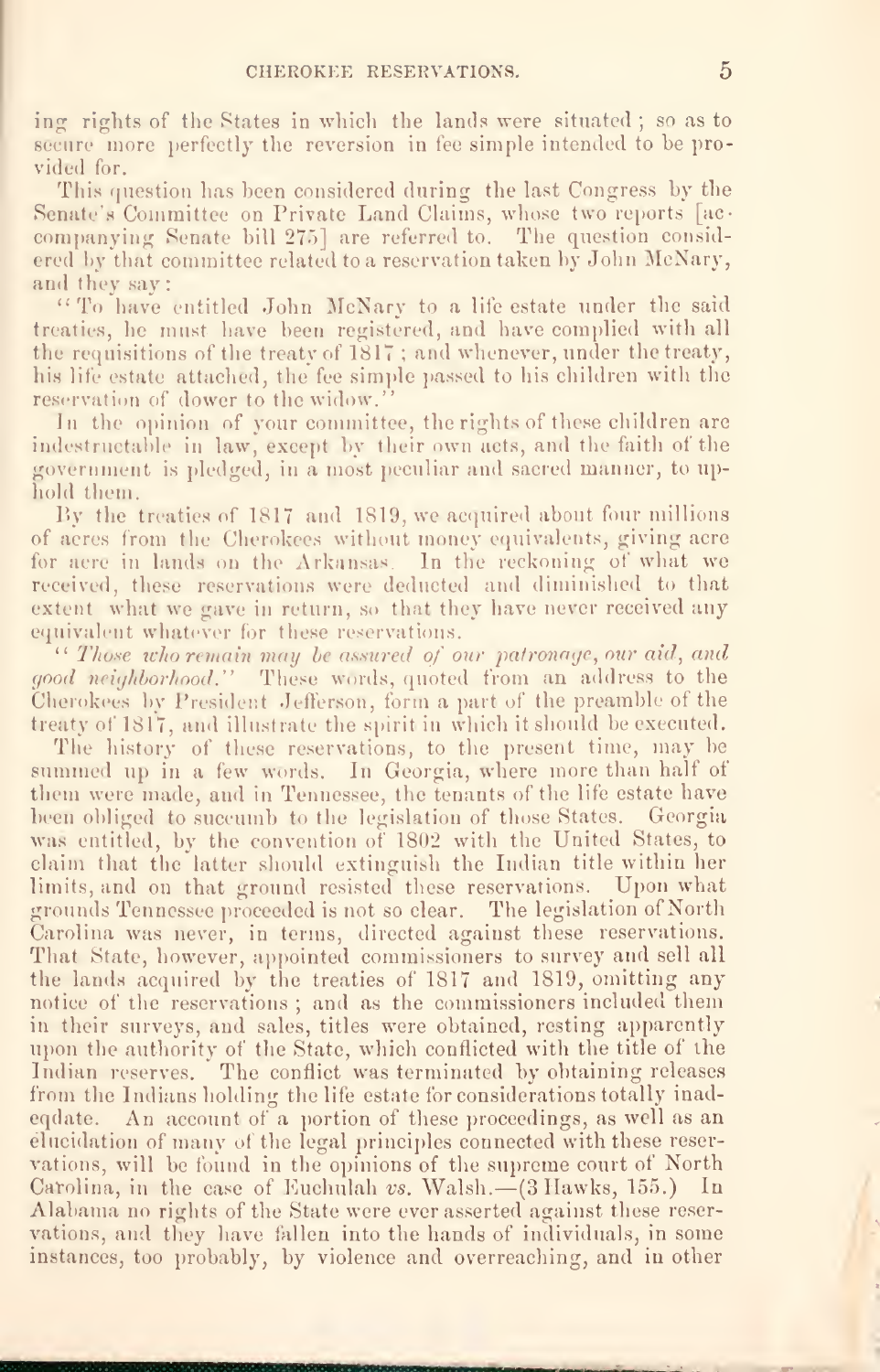instances, by purchases from the tenants of the life estate, made in ignorance of the ultimate title of their children.

As now, by the death of the tenants of the life estate, the title of their children is becoming perfect, it is being asserted by suits, to the great alarm of the communities concerned ; and some remedial and comprehensive measure seems to be called for.

If it could be assumed that, in consequence of an adverse pressure upon courts and juries, the rights of these children cannot be legally enforced, it would be the duty this government to indemnify and relieve them. We owe to them something more than even exact good faith, because they were and are our wards. Treaties may add something to our duties as their guardians, but cannot make those duties less.

If it is assumed, on the other hand, that the rights of these children can be legally forced, it is urged by the memorialists, that, for the prevention of expensive and harassing litigation, as also for the relief of parties misled by a misunderstanding of the treaty of 1835 with the Cherokees, the same discretion of this government should interpose some measure of relief.

In the case of Georgia, at any rate, if the rights of these reserves are maintained in the courts, the United States will be compelled to respond for the value of the property, under the convention with Georgia of 1802.

The treaty of 1835 with the Cherokees (U. S. Statutes at Large vol. 7, p. 478) provides, in the thirteenth article, that " all such reserves as were obliged by the laws of the States in which their reser vations were situated to abandon the same \* \* \* shall be deemed to have a just claim against the United States \* \* \* \* to the present value of such reservations as unimproved lands." By the seventeenth article, it is provided that "all the claims arising under or provided for in the several articles of this treaty shall be examined and adjudicated" by certain commissioners, whose " decision shall be final ;" and at the commencement of the thirteenth article, it is declared to be the intention "to make a final settlement of all the claims of the Cherokees for reservations granted under the former trea ties." It is averred, in substance, by the memorialists that, in purchasing titles adverse to those of the Indian reserves, they believed that the treaty of 1835 had provided effectually and finally for these latter titles. Your committee are satisfied that such a belief has extensively prevailed ; and it is apparent that the phrases of the treaty are calculated to produce it. The people are not to be presumed to have a better knowledge of private rights than those who have been intrusted with the responsible duty of negotiating treaties. If the commissioners who negotiated the treaty of 1835 were ignorant of, or inattentive to the indefeasible rights of the children of the Indian reserves under the treaties of 1817 and 1819, and undertook to make a "final settlement" of those reservations by provisions which, on their face, are ouly applicable to the tenants of the life estate, it is not to be wondered at that the estates in reversion, neglected and overlooked by officials, should be neglected and overlooked by the people.

 $RD$  1.48 $n$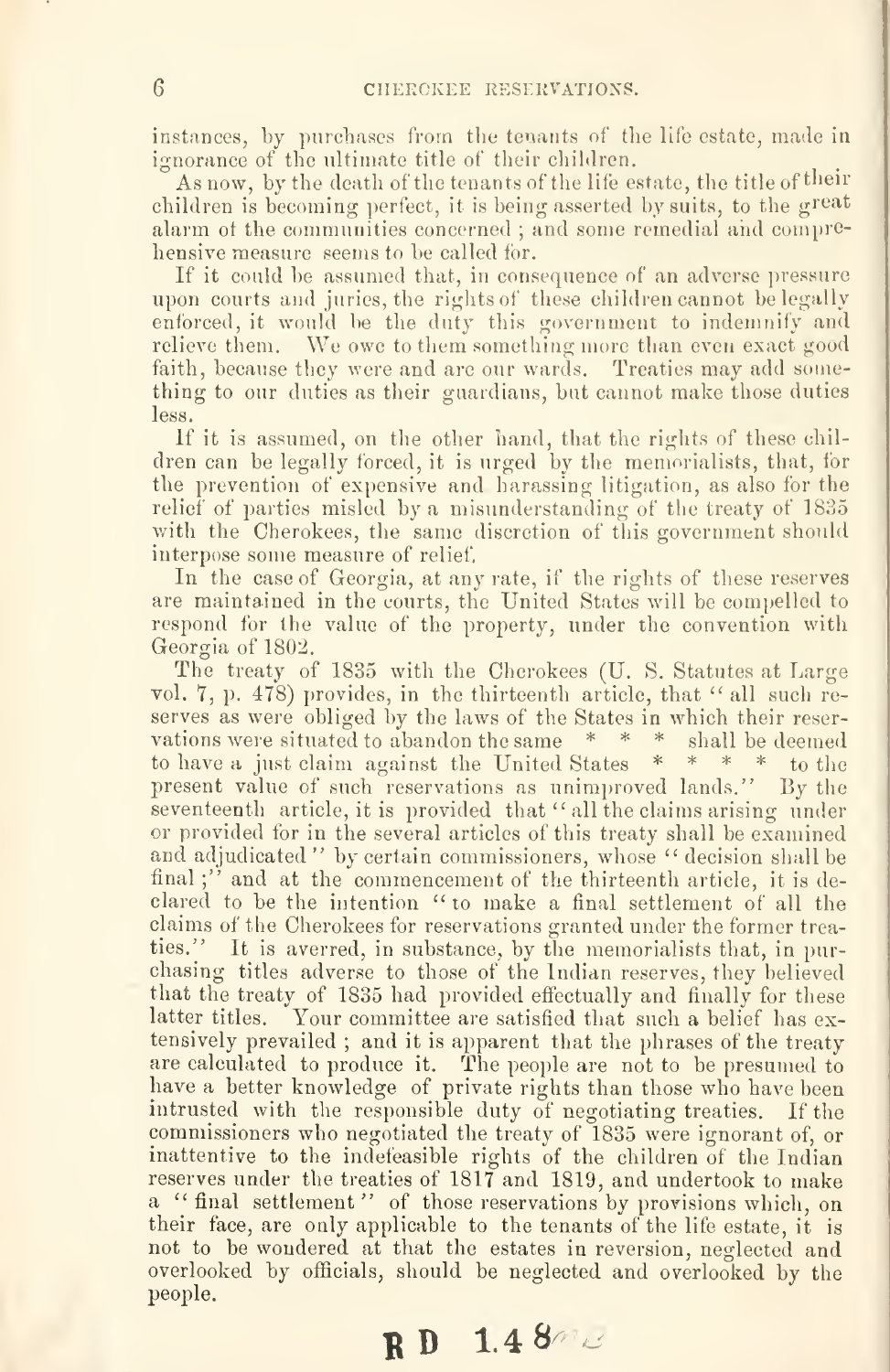The question is not now as to the tenants of the life estate in these reservations, the great majority of wnom have died. If that question was presented, however, nothing would seem to be more plain and certain, that they were not parties in law, or in fact, to the treaty of 1835 ; that their rights were in no wise concluded by it, and that they were not bound to submit their claims to the adjudication of any commission instituted under it The utmost which could be said is, and even this with some qualifications, that those who did in fact receive a compensation, awarded by such a commission for the coerced abindonment of reservations, are not entitled to any further redress.

None of the children of the heads of families taking reservations, ever applied for redress under the treaty of 1835. They were, many of them, not in a condition, in respect of age, to do so ; nor were they, any of them, within the provisions of the treaty. They had not been compelled to abandon the reservations by the laws of the States. They had never come into possession of them. Their fathers, and not themselves, had been the subjects of coerced removal. In most instances even their right of possession had not matured.

Whilst, however, the treaty of 1835, whatever popular mistakes its language may have caused, could, in truth, take away no rights from those who were not parties to it, or who did not come in afterwards and voluntarily accept its terms, it contains proof that those who then administered this government conceived themselves to be bound to do something more for the reservees of 1817 and 1819 than to leave them to enforce their rights in the courts. For such of them as had been forced to abandon their reservations, or to purchase a second title to them from the States, this treaty of 1835 provided an indemnity for the life estate tenants, to be paid out of the treasury of the United States, and expressly declares that this indemnity is due to them under the treaties of 1817 and 1819, and is entirely independent of the new agreements entered into upon new considerations by the United States in 1835.

Such, also, appears to have been the view of duty acted upon here since 1835. In both the Congresses preceding the present one, indemnities have been granted to reservees, under the treaties ot 1817 and 1819, who liave made individual applications for redress.

The whole number of heads of families who took life estate reservations under the treaties of 1817 and 1819 was three hundred and eleven. Your committee are not able to say in wliat proportion of the cases the reservations are held by titles adverse to and in derogation of the rights of their children, or in what proportion of the cases, by the death of the life estate tenants without children to succeed them, no parties remain to be redressed.

Under all the circumstances, unwilling to subject these reservees to the hazards of losing their just rights by a sinister influence operating upon local tribunals, and at the same time appreciating the disastrous consequences to the communities concerned of the enforcement of these rights ; considering that they constitute, certainly in the case of the Georgia reservations, a charge in some form upon the public treasury; admitting the probability that the language of the treaty of 1835 has misled many present purchasers and holders of these reservations ;

iimii miiliikka ka